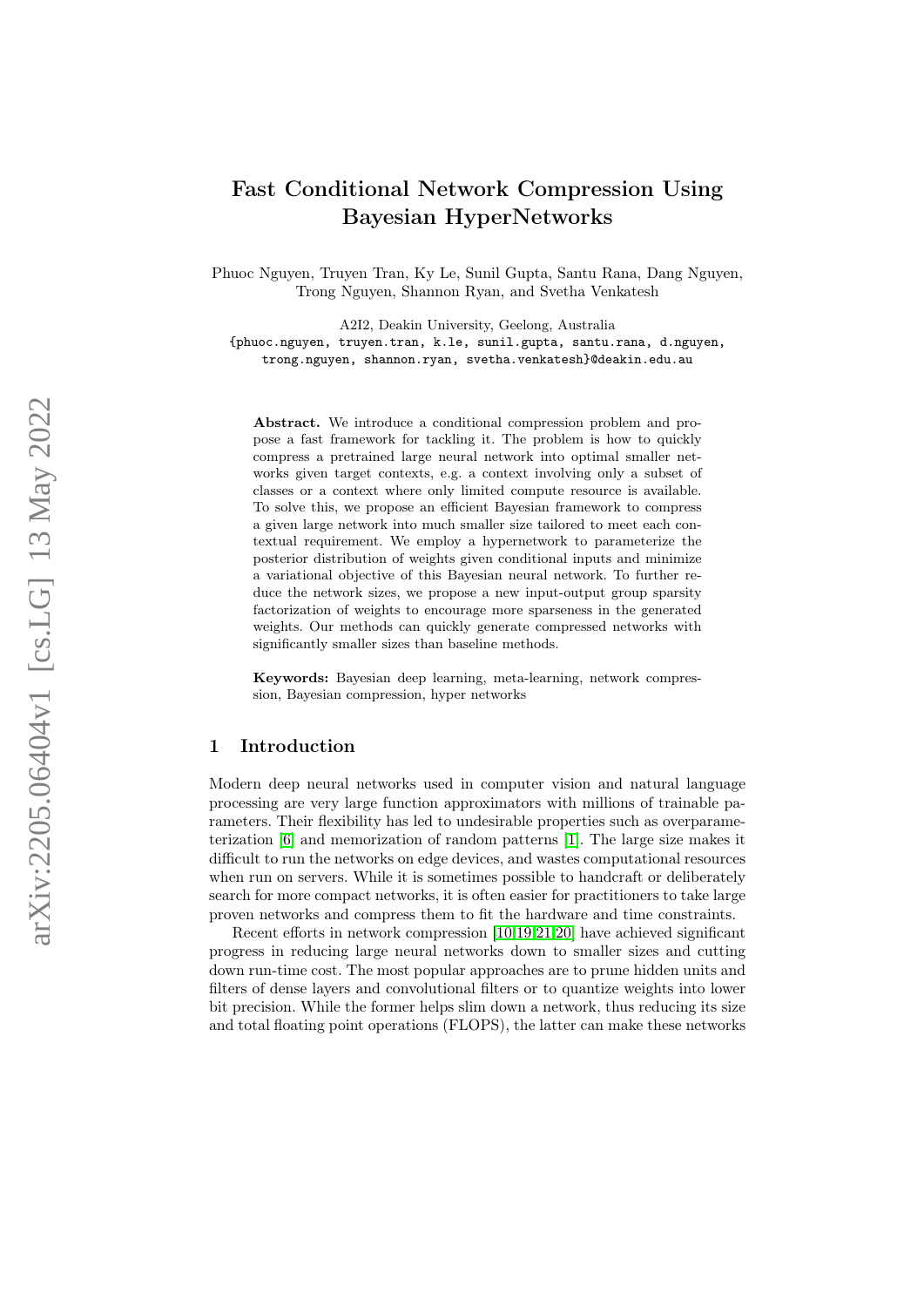run on limited compute hardware with integer arithmetic [\[14\]](#page-15-3). However, there is a compression-accuracy trade-off that prevent compressing large networks further and hinder their deployment in certain contexts with very low compute resources. It is largely unknown how to determine a priori if a certain degree of compression is achievable while satisfying context-specific constraints.

Addressing this limitation we introduce the problem of contextual compression where a large network is conditionally compressed given operating constraints. For instance, we need to deploy a large object recognition network trained on ImageNet with 1,000 classes in scenarios requiring only a subset of the classes. Using a single compressed network is clearly wasteful, and compressed networks are likely to bias minority classes [\[12\]](#page-15-4). Thus, there is an urgent need to optimally compress networks for different contexts.

Using only a partial network at inference time has been studied in a recent line of work known as conditional computation [\[3,](#page-14-3)[24,](#page-15-5)[2\]](#page-14-4). The strategy here is to use gating units to turn off unnecessary filters conditioned on inputs, therefore saving computation. While this reduces FLOPS at inference time, we still need to store and load the whole architecture onto run-time memory, making it unsuitable for edge devices.

To this end we propose a novel Bayesian framework for conditional compression given contextual run-time constraints. Key to the framework is a hypernetwork to parameterize the posterior distribution of weights of the target network given conditions. Given a pretrained large network, our hypernetwork generates compressed network weights for on-the-fly for each context. The conditional compression is implemented during training phase by minimizing a variational objective of the generated Bayesian neural network under different contexts. By using a sparsity inducing priors such as the scale mixture prior family [\[19\]](#page-15-0) we can force the hypernetwork to generate very sparse hidden units networks, thus implementing context-based pruning. To encourage sparsifying the input and output neurons of layers jointly, we propose a novel input-output group sparsity factorization of the weight posterior distribution, in which the (input) group sparsity factorization of [\[19\]](#page-15-0) is a special case. The framework is dubbed Bayesian Hypernetwork Compression (BHC).

We investigate the power of BHC on three general conditioning contexts: (a) given the subset of input features, (b) given the subset of output classes, and (c) constraints on expected model size. The model architectures include the popular LeNet-300-100 and LeNet-5-Caffe on MNIST dataset, and the VGG on CIFAR 10. Through a suite of experiments we demonstrate that BHC can quickly compress networks with sparse connectivity and low bit precision, resulting in significantly smaller memory footprints and computation than competing methods.

# 2 Related Work

Closest to our work are conditional computation methods [\[3,](#page-14-3)[5,](#page-14-5)[7,](#page-14-6)[2\]](#page-14-4) which can predict and turn off unnecessary filters before running, thus saving computation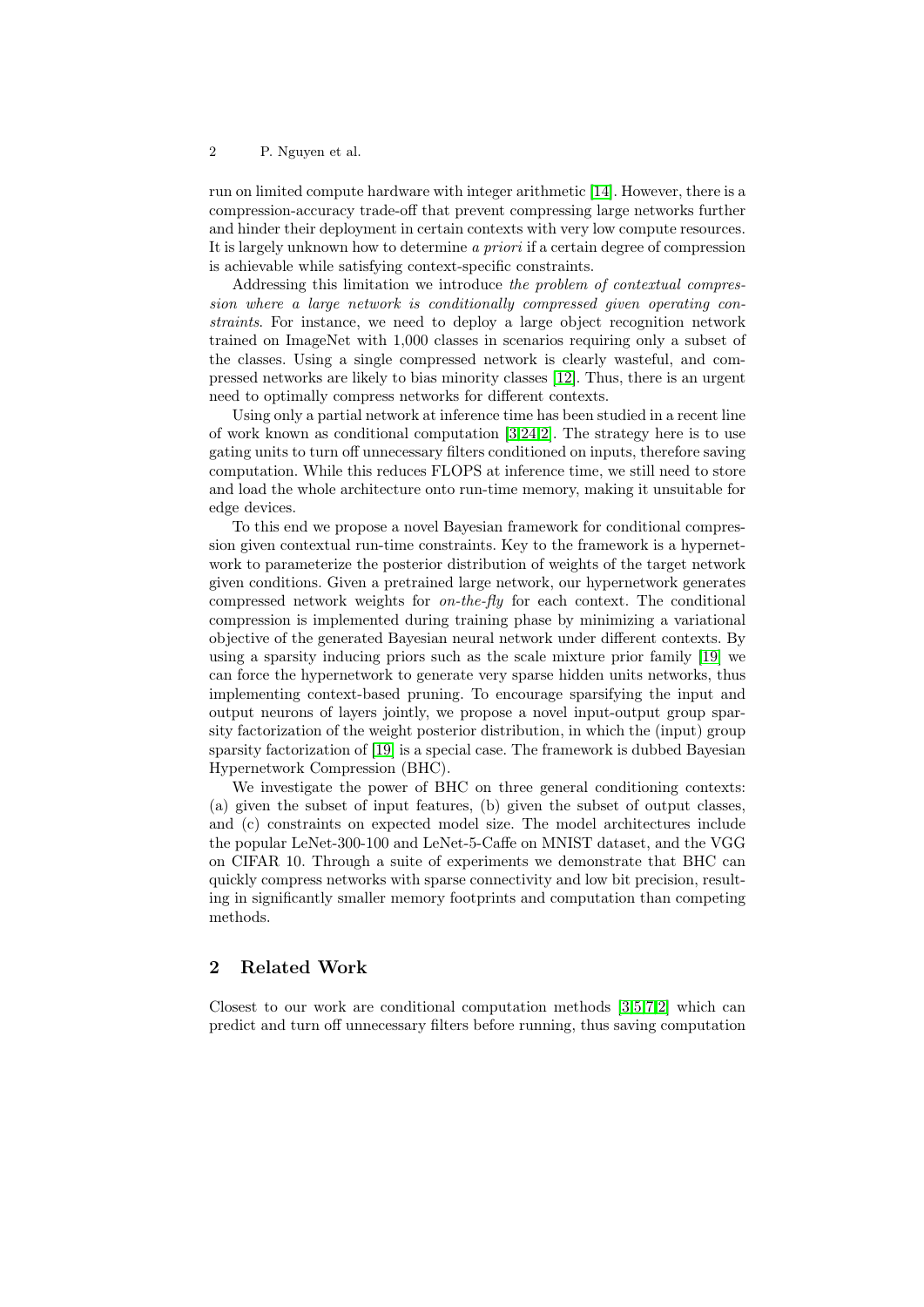at inference time. However, these methods do not work for small compute devices. It also takes an extra step for the computation of which filters to include or remove. In [\[5\]](#page-14-5) the masks for activation of each hidden layers are computed in parallel and for each sample independently, whereas in [\[27\]](#page-15-6) the convolution kernels are parameterized using a condition from each input sample. In batchshaping [\[2\]](#page-14-4), large networks are slimmed down by using a residual network to predict masks. This is in contrast to our contextual compression proposal where a compressed network is generated once per context for run-time inference of any amount of data.

Also related to ours are meta-learning based compression methods. In [\[17\]](#page-15-7), a hypernetwork is used to generate pruned convolution filters from sparse embedding vectors. In [\[18\]](#page-15-8), a similar hypernetwork is used to generate various weights for a target network, then an evolutionary procedure is used to search for good-performing pruned networks. In contrast, we introduce a fast contextual compression problem where compressed networks is immediately generated given input conditions. We develop a principled Bayesian framework to model sparse posterior of weights which facilitates both pruning and bit precision reduction.

### 3 Preliminaries

#### 3.1 Bayesian neural networks

A neural network is fully specified its computational graph whose nodes represent neural units equipped with activation functions and connectivity is specified by weight matrices. Let  $W$  be the model weights. Bayesian neural network [\[22\]](#page-15-9) provides a principled way of modeling uncertainties over weights W. By choosing a suitable prior distribution  $p(W)$ , we can use Bayes formula to update the posterior distribution of weights given data  $\mathcal D$  as  $p(W | \mathcal D) = \frac{p(\mathcal D | W)p(W)}{p(D)}$ . This direct Bayesian inference is a long standing problem where the normalization term in the denominator requires marginalizing over the entire parameter space and is intractable to compute. Many recent advances in approximate inference for neural networks can be classified into sampling based or variational [\[4\]](#page-14-7). While the former can give better posterior approximation, recent literature focuses on the latter for neural networks due to its scalability [\[16,](#page-15-10)[23,](#page-15-11)[15\]](#page-15-12). Variational inference for the weight distribution often uses a simple posterior distribution such as normal distribution,  $W \sim q(W) = \mathcal{N}(\mu_W, \Sigma_W)$  [\[22](#page-15-9)[,19\]](#page-15-0). Inference is then amounted to optimizing its parameters,

$$
\max_{\mu_W, \Sigma_w} \mathbb{E}_{W \sim q(W|\mu_W, \Sigma_W)} p(\mathcal{D}|W) - D_{KL}(q(W|\mu_W, \Sigma_W) \| p(W))
$$

An emerging problem for training Bayesian deep networks with many layers is in mini-batch training to optimize its posterior distribution. While reparameterization trick [\[16,](#page-15-10)[23\]](#page-15-11) can be used to sample one set of weights per update, it requires independent weights for independent inputs in each data mini-batch. Authors in [\[15\]](#page-15-12) observed that by factorizing weights and noise and grouping noise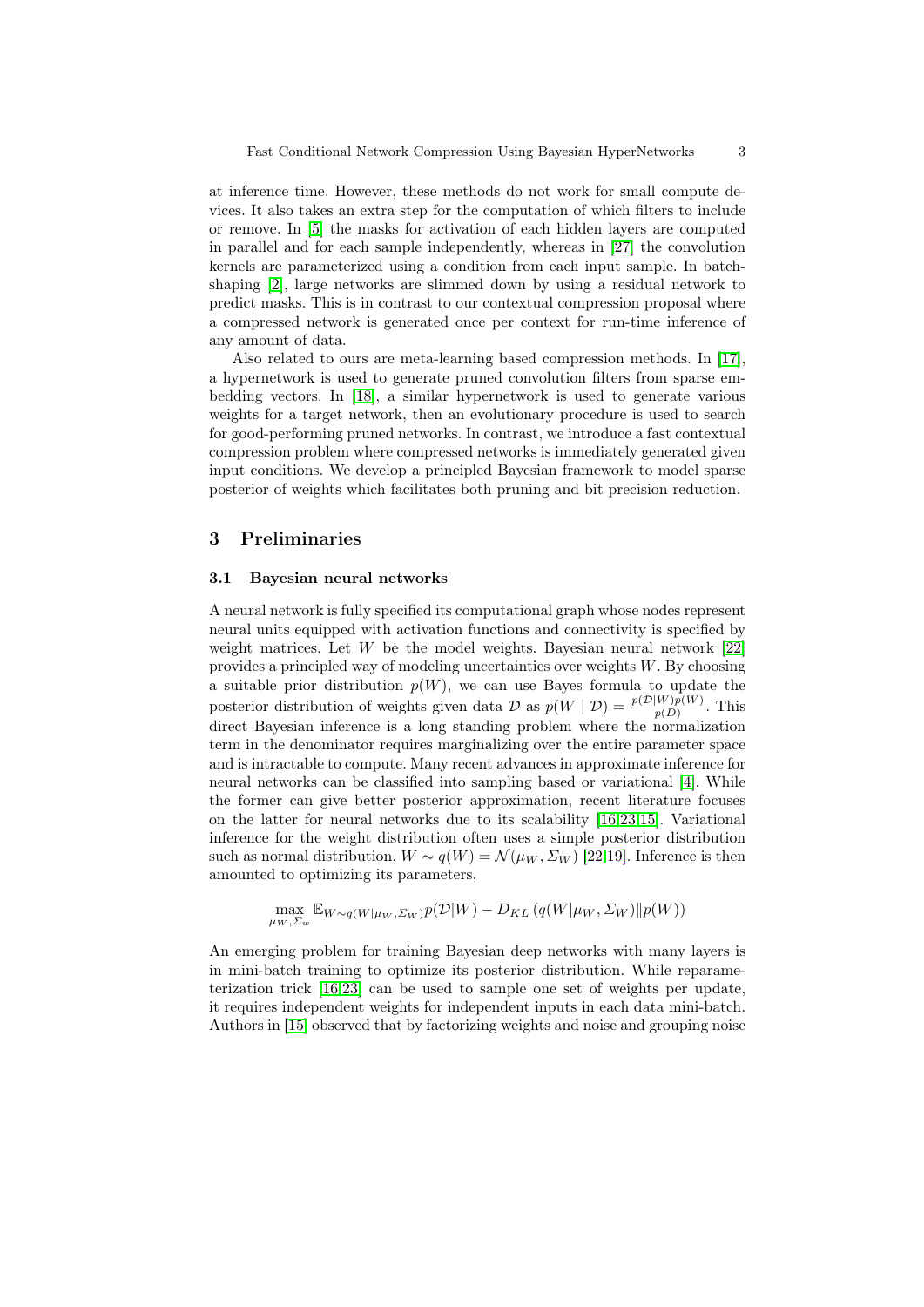by input neurons, they can "apply" the noise into the input instead of weights. Then the (preactivation) output of the layer will be a normal distribution, linear transformation of the normal input vector [\[15\]](#page-15-12),

$$
y = x(Z \odot W) = (x \odot z)W
$$

$$
y_j \sim \mathcal{N}(\sum_i w_{ij} z_i x_i, \sum_i w_{ij}^2 z_i^2 x_i^2)
$$

where the noise vector  $z$  is reparameterized from the noise matrix  $Z$  by grouping by input neurons, x is the input vector, and  $y = (y_i)$  is the output vector of the layer. This interpretation is used in variational dropout [\[21\]](#page-15-1) for sparsifying networks.

#### <span id="page-3-0"></span>3.2 Bayesian compression

In [\[19\]](#page-15-0), the authors explicitly describe the sparsity encouraging prior for neural network parameters by using a scale mixture prior from Bayesian statistics. Thereby, minimizing the KL divergence from this sparse prior to the weight posterior distribution will force weights to be sparse. This Bayesian compression framework for deep learning can be stated as follows.

Let us consider a particular weight matrix  $[w_{ij}]_{i \in \overline{1,I};j \in \overline{1,J}}$ , where  $w_{ij}$  is the connection from the *i*-th input unit to the *j*-th output unit, for  $I$  input units and J output units. We define a scale mixtures of normals for the prior over parameter w,

$$
w_{ij} \sim \mathcal{N}(w_{ij}; 0, z_{ij}^2)
$$

where  $z \sim p(z)$  is some sparse prior. Marginalizing over z gives heavier tails as well as peaks at zero, thus resulting in a sparse network. Instead of using one scale for each weight, it is beneficial to use one scale  $z<sub>i</sub>$  for all connections from neuron i. This has the effect of pruning (dropping) the entire neuron. The prior distribution of weight and scale variables are designed as:

$$
p(z, W) = \prod_{i=1}^{I} p(z_i) \prod_{i,j}^{I,J} N(w_{ij}|0, z_i^2)
$$
 (1)

A popular choice for the scale variable is the normal-Jeffreys prior  $p(z) = \frac{1}{|z|}$ . This improper prior (not normalizable) is non-informative and non parametric which make it suitable to model the scale for weights since it allows both small scales (weights are peak at zeros) and large scales (weights can spread out without being shrunk). Due to its irregularity, numerical approximation need to be made when computing KL divergences [\[15](#page-15-12)[,21\]](#page-15-1). We suggest the references in [\[19](#page-15-0)[,8\]](#page-14-8) for more prior choices.

The posterior of weights and scales are approximated by normal distributions and they are factorized in the same way as the prior:

$$
q_{\phi}(z, W) = \prod_{i=1}^{I} N(z_i | \mu_{z_i}, \sigma_z^2) \prod_{i,j}^{I,J} N(w_{ij} | z_i \mu_{ij}, z_i^2 \sigma_{ij}^2)
$$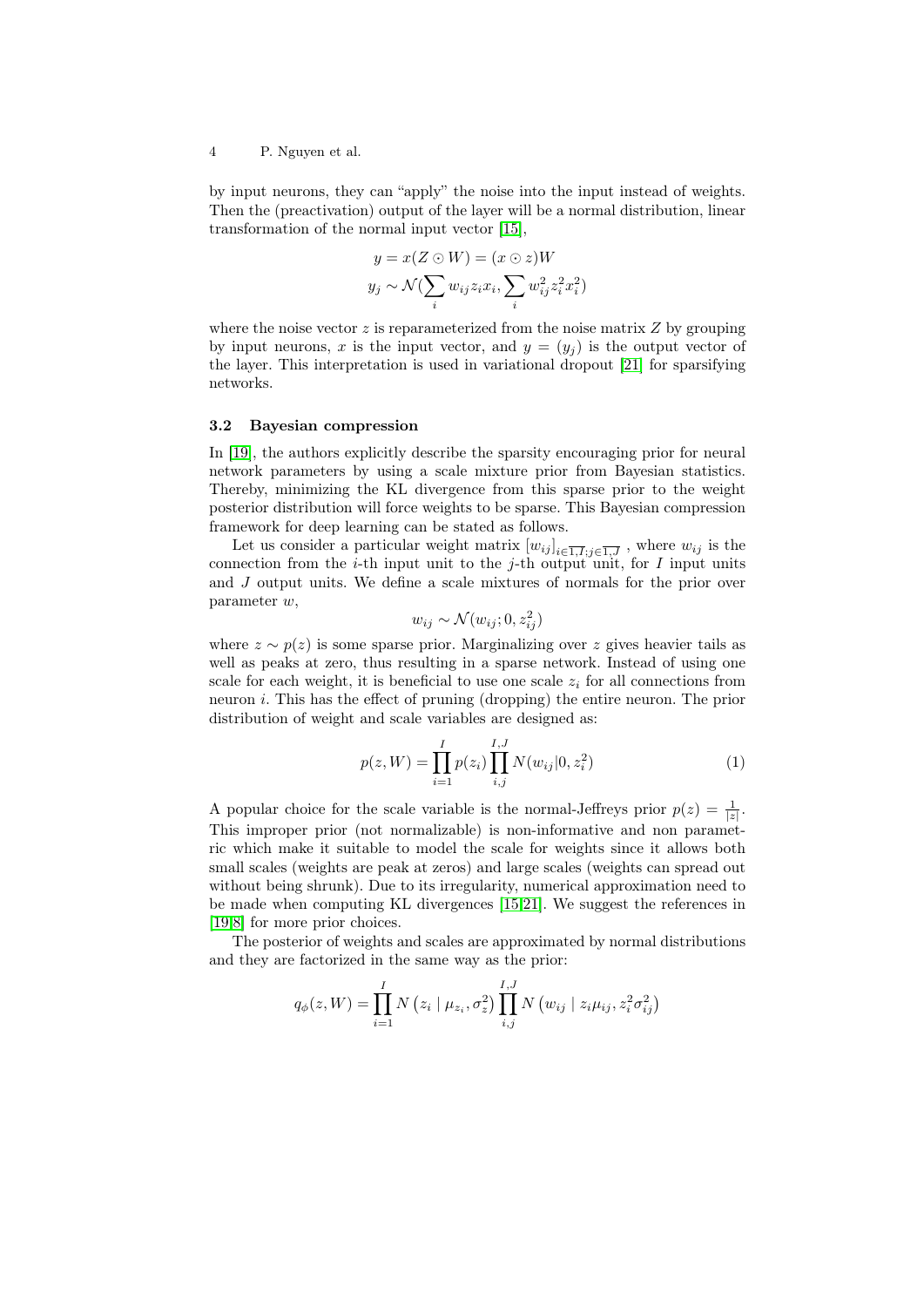Note that  $\sigma_z^2$  was reparameterized as  $\mu_{z_i}^2 \alpha_i$  in [\[26](#page-15-13)[,15\]](#page-15-12) for the Gaussian dropout interpretation, where  $\alpha_i$  is the dropout rate of the neuron i. This dropout rate  $\alpha_i$  can be later compared to a threshold to decide a dropout mask for the input neurons.

The optimization of the variational parameters  $\phi = (\mu_{ij}, \sigma_{ij}^2, \mu_{z_i}, \sigma_{z_i}^2)$  is minimizing a variational lower bound of the data log-likelihood log  $p(\mathcal{D})$ :

$$
L(\phi) = \mathbb{E}_{q_{\phi}(z)q_{\phi}(W|z)} \log p(\mathcal{D} \mid W) - \mathbb{E}_{q_{\phi}(z)} D_{KL} (q_{\phi}(W \mid z) \| p(W \mid z)) - D_{KL} (q_{\phi}(z) \| p(z))
$$

At test time, one can recover a deterministic network by replacing the distribution of W by its posterior mean times a dropout mask.

### 4 Conditional Compression

While the Bayesian compression framework of [\[19\]](#page-15-0), explained in Section [3.2,](#page-3-0) provides a principled way for unconditional compression, it is not clear how to tune it to work in practical contexts with specific resource constraints. Thus we formulate a new problem of conditional compression, where we infer the network sparsity and bit precision *on-the-fly* conditioned on a specified context.

The compression context can be ideally arbitrary. In this work, we focus on three general types of conditioning context: (a) the subset of input features, (b) the subset of output classes, and (c) the expected model size. The input feature condition means that the feature or data distribution is limited to some subspace or input region, for example a subset of image channels or a subset of vocabulary. The output classes condition means that the classification output is limited to some sub-classes. The model size constraint reflects resource specification such as memory footprint, and this translates to reaching an equivalent compression rate for a given pre-trained network.

We then propose a new Bayesian framework to solve the problem, employing neural hypernetworks [\[9\]](#page-14-9) to generate the distribution of compressed networks given the conditions. We term this new framework BHC, which stands for Bayesian Hypernetwork Compression.

#### 4.1 Conditional Bayesian hypernetworks

Let  $W_0$  be the pretrained network weights trained on the dataset  $\mathcal{D}_0 = \{(x_0^n, y_0^n)\}_{n=1}^N$ . We aim to quickly generate a compressed network  $W_t$  from  $W_0$  in some context t with a constraint on the data domain or the compute resource, denoted by the condition  $c_t$ , i.e.,  $W_t = f_\gamma(c_t, W_0)$  for some hypernetwork  $f_\gamma$  parameterized by  $\gamma$ . In theory we can train f by running external compression algorithms with varying conditions to collect training data, but this is extremely expensive to cover the large condition space.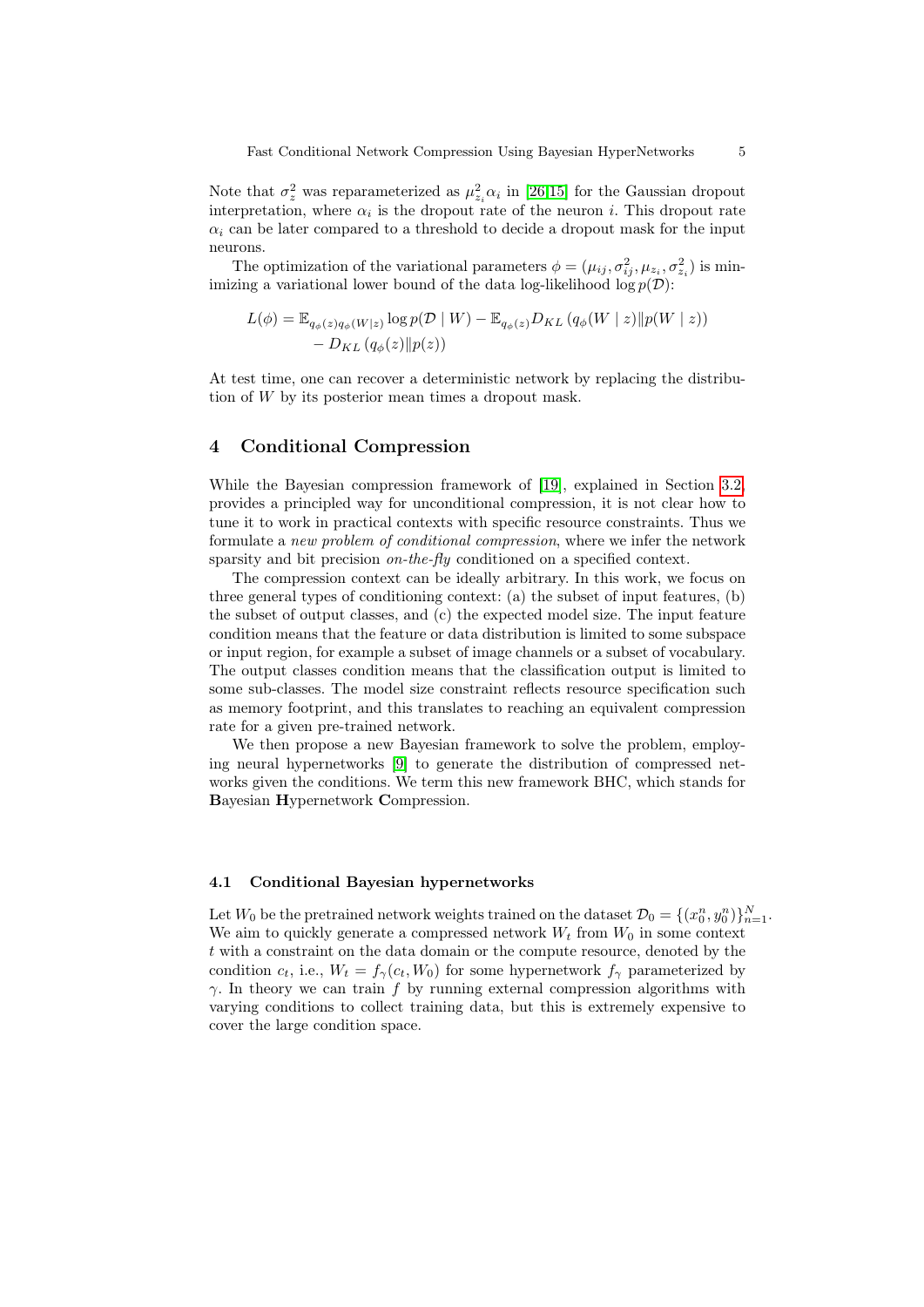

<span id="page-5-0"></span>Fig. 1. The graphical model of our conditional compression framework.  $W_0$  is the pretrained network weights trained on the dataset  $\mathcal{D}_0 = \{(x_0^n, y_0^n)\}_{n=1}^N$ . W<sub>0</sub> is used to initialize the hypernetwork  $\gamma$  to generate the initial means and variances of weights  $W_t$ . For each context t, the hypernetwork  $\gamma$  generates a compressed  $W_t$  conditioned on  $z_t$  (and  $c_t$  implicitly). Then it is used for the classification context on  $\mathcal{D}_t = \{(x_t^m, y_t^m)\}_{m=1}^M$ . When $W_0$  is absent, the framework can also be trained from scratch to generate  $W_t$  for each context t.

Inspired by the Bayesian compression framework of [\[19\]](#page-15-0) (see Section [3.2\)](#page-3-0), we introduce a new efficient Bayesian framework, in that  $W_t$  is probabilistically generated by the hypernetwork at training time and the posterior of  $W_t$  from the condition  $c_t$  is estimated at inference time. Fig. [1](#page-5-0) shows the graphical model of the proposed method.

In this framework, we are given a set of  $T$  classification scenarios (or contexts)  $D = \{(\mathcal{D}_t, c_t)\}_{t=1}^T$ , each containing classification data  $\mathcal{D}_t = \{(x_t^m, y_t^m)\}_{m=1}^M$  and constraint  $c_t$ . Marginalizing over all condition  $c_t$ 's then gives the posterior distribution of  $W_t$ ,  $q(W) = \int q(W_t|c_t)p(c_t)dc_t$ , which is a continuous mixture distribution with mixing density  $p(c_t)$ . The compression is done by minimizing the KL distance from a normal-Jeffreys group sparsity prior to the weight posterior [\[19\]](#page-15-0). At test time, the hypernetwork generates a mask and the posterior mean of  $W_t$  to produce a compressed deterministic network for classification on  $\mathcal{D}_t$ .

We solve this problem by modeling the joint distribution between the parameter  $W$ , the dropout mask  $z$ , and the condition  $c$ . First, we assume each mask is a latent variable associated with a given condition, and their joint distribution factors as  $p(c, z) = p(c|z)p(z)$ . We aims at learning an optimal variational posterior distribution  $q_{\phi}(z|c_t)$  given this condition such that the weight W is sparse and still performs well on the (conditioned) dataset  $D$ . That is we maximize the variational objective:

<span id="page-5-1"></span>
$$
\max_{\phi} \mathbb{E}_{z \sim q_{\phi}(z|c)} \left[ \log p(\mathcal{D} \mid W, z) + \log p(c \mid z) \right]
$$
  
 
$$
- \mathbb{E}_{q_{\phi}(z)} \left[ D_{KL} \left( q_{\phi}(W|z) \| p(W|z) \right) \right] - D_{KL} \left( q_{\phi}(z|c) \| p(z) \right) \tag{2}
$$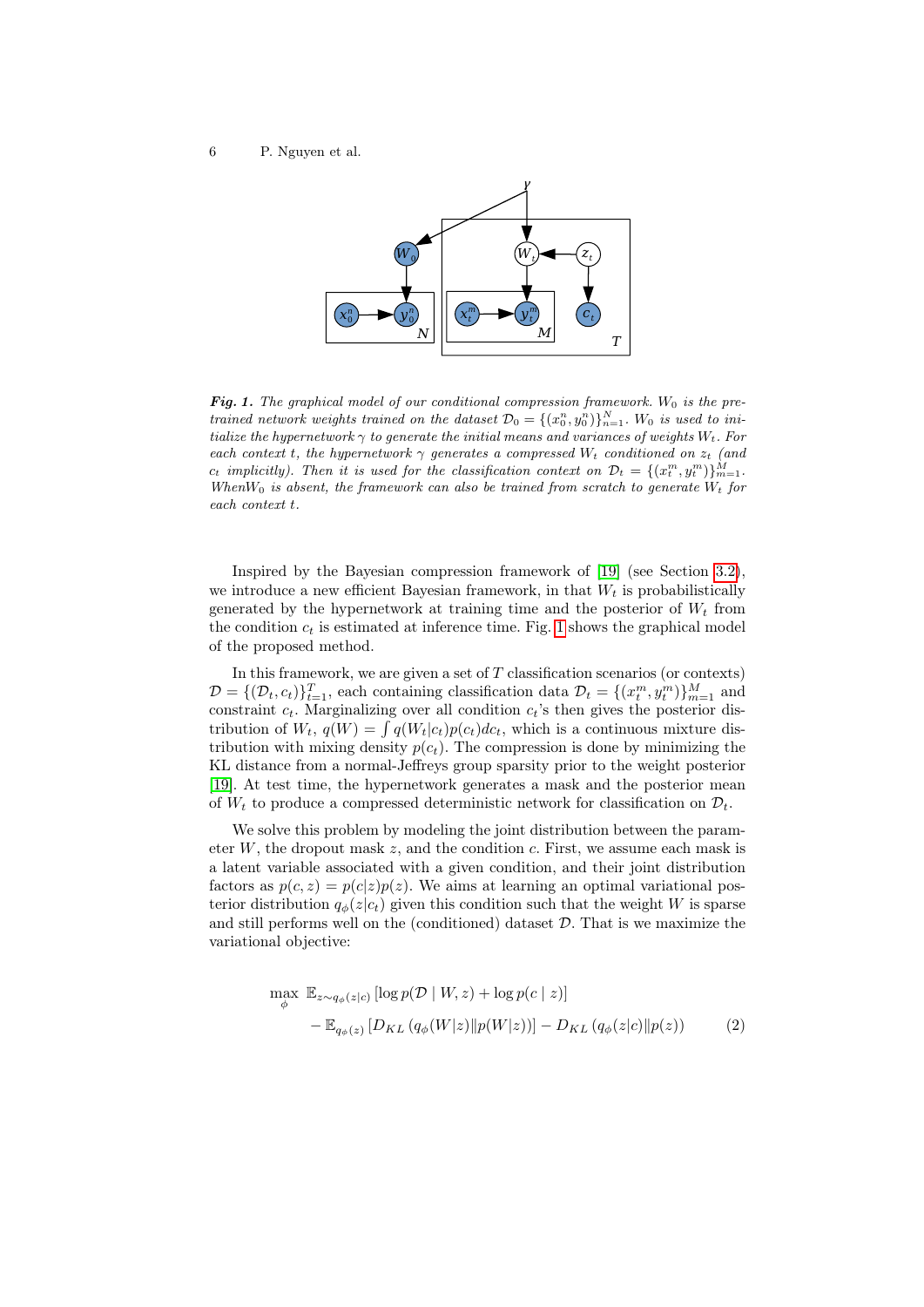#### 4.2 Compression contexts

For the sparsity condition that directly limits the network capacity, we observe that varying the cutoff threshold on the logarithm of dropout rates can produce networks with varying compression rate. The normal-Jeffreys prior give rise to a continuum of the dropout domain in the scale posterior which supports compression at various rate. Whereas the horseshoe prior tends to separate the compression rates into two isolated clusters. However, even for the normal-Jeffreys prior, we observe that the accuracy will degrade significantly if the required compression rate is significantly higher than its attained compression rate at convergence. Therefore we proposed an additional level of compression in addition to the group sparsity induced by the normal-Jeffreys prior and use the hypernetwork to select the level of compression given the required sparsity condition.

### 4.3 Group sparsity and input-output group sparsity reparameterization

In [\[19\]](#page-15-0), the author proposed coupling the scales of weights belonging to the same input neuron by sharing the scale variable  $z$  in the joint prior as well as in the joint posterior,

$$
p(W, z) \propto \prod_{i}^{A} \frac{1}{|z|} \prod_{i,j}^{A,B} \mathcal{N}(w_{ij}|0, z_i^2)
$$
  

$$
q_{\phi}(W, z) = \prod_{i}^{A} \mathcal{N}(z_i | \mu_{z_i}, \sigma_{z_i}^2) \prod_{i,j}^{A,B} \mathcal{N}(w_{ij} | z_i \mu_{ij}, z_i^2 \sigma_{ij}^2)
$$

This group sparsity distribution  $p(z)$  is applied to the input of a layer with weight W. For deep networks with multiple layers  $\{W_l\}_1^L$ , we observe that the input sparsity  $z^l$  of a layer  $W_l$  should directly affect the input sparsity of the next layers. Therefore we introduce and additional scale variable s for the output and propose to use a joint input-output group sparsity as follow,

$$
p(W, z, s) \propto \prod_{i}^{A} \frac{1}{|z_i|} \prod_{j}^{B} \frac{1}{|s_j|} \prod_{i,j}^{A, B} \mathcal{N}(w_{ij}|0, z_i^2 s_j^2)
$$
  

$$
q_{\phi}(W, z, s) = \prod_{i}^{A} \mathcal{N}(z_i | \mu_{z_i}, \sigma_{z_i}^2) \prod_{j}^{B} \mathcal{N}(s_j | \mu_{s_j}, \sigma_{s_j}^2) \prod_{i,j}^{A, B} \mathcal{N}(w_{ij}|z_i s_j \mu_{ij}, z_i^2 s_j^2 \sigma_{ij}^2)
$$

Note that this method applies to activation functions which have a zero fixed point, such as tanh, RELU, and ELU families, in order for the output group sparsity to carry on to the next layer input<sup>[1](#page-6-0)</sup>. This creates a "pairwise" sparsity

<span id="page-6-0"></span><sup>&</sup>lt;sup>1</sup> We assume the bias, if exist, can be included into the weight matrix and the input is augmented by a constant one.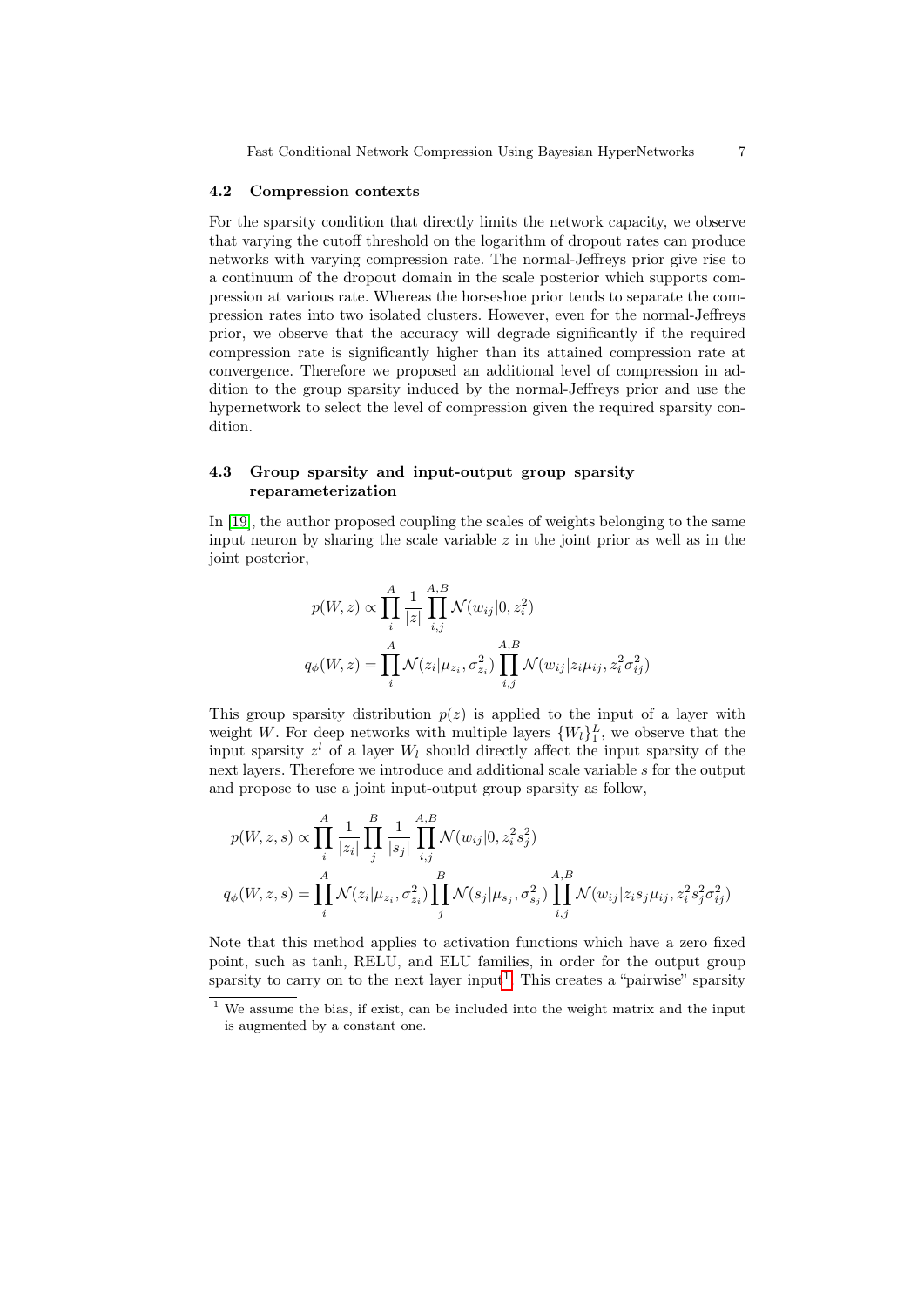coupling one layer and the next layer since the output feature map of one layer will be the input to the next layer, where its sparsity pattern will be taken into account. This coupling of the input-output sparsity directly help increase the sparsity level of the network, thus can be used to achieve higher compression level. In the forward step the weights  $W$  is sampled conditioned on the sparsity of both the input, via  $z$ , and the output, via  $s$ . In the backward step, the gradient of W is passed directly to update the input and output scales in pair.

<span id="page-7-1"></span>The variational lower bound under this new prior and posterior is:

$$
\mathcal{L}(\phi) = \mathbb{E}_{q_{\phi}(z,s)q_{\phi}(W|z,s)}[\log p(\mathcal{D}|W)] +
$$
  
 
$$
- \lambda_{KL} \left( \mathbb{E}_{q_{\phi}(z,s)}[D_{KL}(q_{\phi}(W|z,s)||p(W|z,s))] + D_{KL}(q_{\phi}(z,s)||p(z,s)) \right)
$$
(3)

where  $\lambda_{KL}$  is the weighting factor to control the level of compression, which we will utilize in the experiments for different level of compression requirements. The negative KL divergence from the joint normal-Jeffreys scale prior to the joint Gaussian posterior in this new parameterization is as follow:

$$
-D_{KL}(q_{\phi}(z,s)||p(z,s)) \approx \sum_{i}^{A} (k_1 \sigma(k_2 + k_3 \log \alpha_i) - 0.5m(-\log \alpha_i) - k_1) + \sum_{j}^{B} (k_1 \sigma(k_2 + k_3 \log \beta_j) - 0.5m(-\log \beta_j) - k_1),
$$

where  $\sigma(.)$ ,  $m(.)$  are the sigmoid and softplus functions and  $k_1 = 0.63576$ ,  $k_2 =$ 1.87320,  $k_3 = 1.48695$ , and  $\log \alpha_i$  and  $\log \beta_j$  are the dropout-rate vectors of the input and output respectively.

At test time, we use the posterior mean of W and apply the masks  $Z = m_z m_s^T$ to output the deterministic weight matrix,

<span id="page-7-0"></span>
$$
\hat{W} = Z \odot \mathbb{E}_{q_{\phi}(z,s)q_{\phi}(\tilde{W})} \left[ \text{diag}(z) \tilde{W} \text{diag}(s) \right] = \text{diag}(m_z \odot \mu_z) M_w \text{diag}(m_s \odot \mu_s) \tag{4}
$$

where the mask  $Z = m_z m_s^T$  is the binary mask matrix determined using the input mask  $m_z$  and output mask  $m_s$  determined by thresholding z and s, and  $M_w = (\mu_{ij})$  is the matrix of weight means. We use the following variational posterior marginal variance to determine the bit precision of the weights:

$$
\mathbb{V}(w_{ij}) = \mathbb{V}(z_i \tilde{w}_{ij} s_j) = (\sigma_z^2 + \mu_z^2)(\sigma_{ij}^2 + \mu_{ij}^2)(\sigma_s^2 + \mu_s^2) - \mu_z^2 \mu_{ij}^2 \mu_s^2
$$

#### 4.4 Training methods

We train the Bayesian compression models then quickly adapt to each condition using our framework. Therefore, when there is no condition, our method generates the compressed network which matches the performance of existing Bayesian compression networks. However when there are extra context information, we can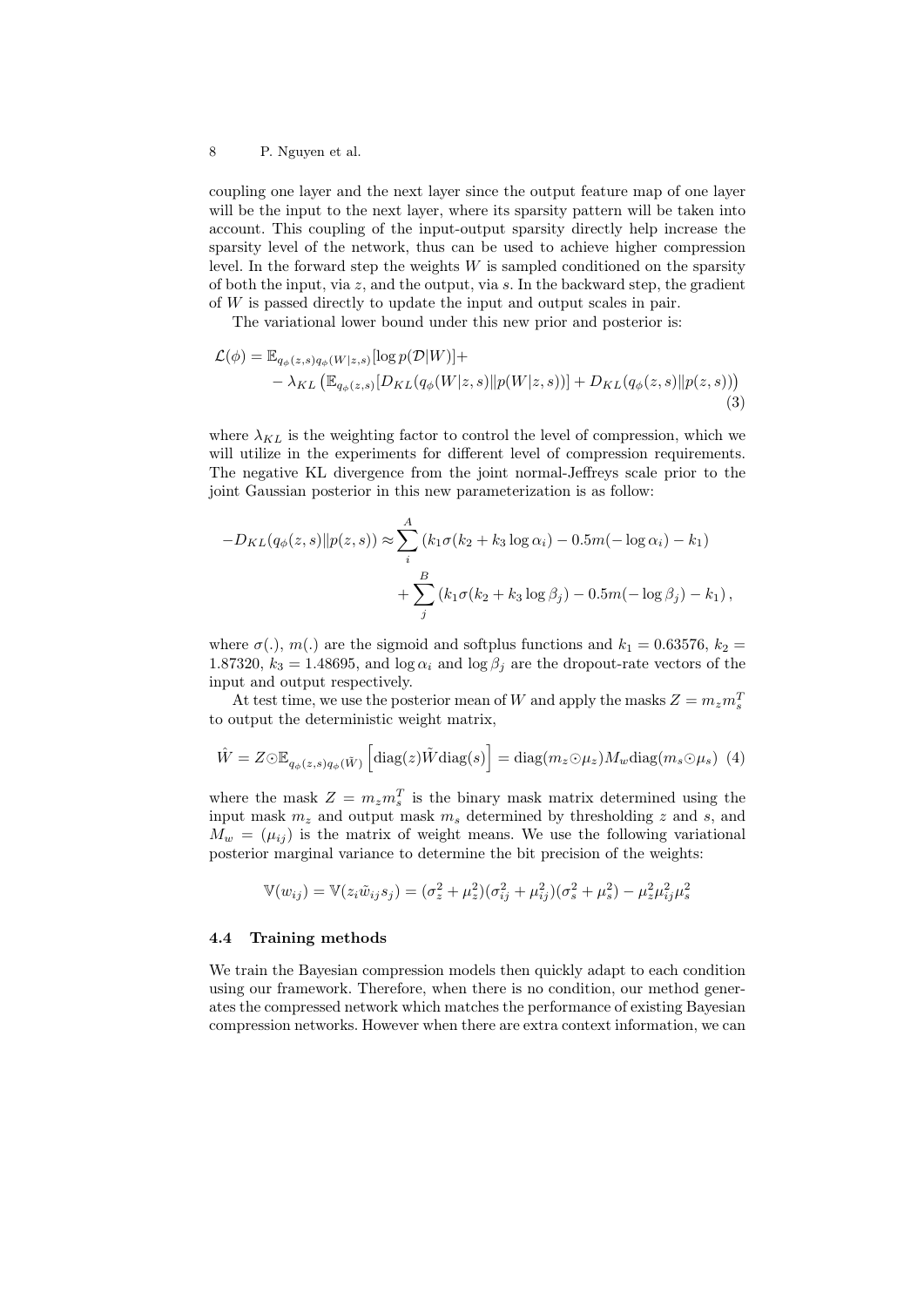| <b>Algorithm 1:</b> BHC feedforward pass for fully connected layers. |                                                                            |  |  |  |  |
|----------------------------------------------------------------------|----------------------------------------------------------------------------|--|--|--|--|
|                                                                      | <b>Require:</b> input H, hypernetwork $f_{\phi}$ , condition $c \sim p(c)$ |  |  |  |  |
|                                                                      | 1 $M_w, \Sigma_w, \mu_z, \sigma_z, \mu_s, \sigma_s = f_\phi(c)$            |  |  |  |  |
|                                                                      | 2 $E_z \sim \mathcal{N}(0,1)$                                              |  |  |  |  |
|                                                                      | $Z = \mu_z + \sigma_z \odot E_z$                                           |  |  |  |  |
|                                                                      | 4 $E_s \sim \mathcal{N}(0, 1)$                                             |  |  |  |  |
|                                                                      | 5 $S = \mu_s + \sigma_s \odot E_s$                                         |  |  |  |  |
|                                                                      | 6 $M_h = ((H \odot Z)M_w) \odot S$                                         |  |  |  |  |
|                                                                      | 7 $V_h = ((H \odot Z)^2 \Sigma_w) \odot S^2$                               |  |  |  |  |
|                                                                      | 8 $E \sim \mathcal{N}(0, 1)$                                               |  |  |  |  |
|                                                                      | <b>9</b> return $M_h + \sqrt{V_h} \odot E$                                 |  |  |  |  |

### <span id="page-8-0"></span>Algorithm 2: BHC feedforward pass for convolution layers.

**Require:** input H, hypernetwork  $f_{\phi}$ , condition  $c \sim p(c)$  $M_w$ ,  $\Sigma_w$ ,  $\mu_z$ ,  $\sigma_z$ ,  $\mu_s$ ,  $\sigma_s = f_\phi(c)$  $E_z \sim \mathcal{N}(0, 1)$  $Z = \mu_z + \sigma_z \odot E_z$  $E_s \sim \mathcal{N}(0, 1)$  $S = \text{reshape}(\mu_s + \sigma_s \odot E_s, [1, 1, F, N])$  $M_h = ((H \odot Z) * M_w) \odot S$  $\tau$   $V_h = ((H \odot Z)^2 * \Sigma_w) \odot S^2$  $E \sim \mathcal{N}(0, 1)$  $\frac{1}{9}$  return  $M_h + \sqrt{V_h} \odot E$ 

<span id="page-8-1"></span>Algorithms [1](#page-8-0) and [2](#page-8-1) show the forward pass of BHC networks for fully connected and convolution layers respectively. In each algorithm,  $M_w = (\mu_{ij})$  and  $\Sigma_w = (\sigma_{ij}^2)$  are the generated means and variances of each layers,  $\mu_z$ ,  $\sigma_z$  are the means and variances of the input group scale variables,  $\mu_s$ ,  $\sigma_s$  are the means and variances of the input group scale variables,  $H$  is the input to the current layer,  $N$  is the batch size,  $F$  is the number of convolutional filters, and  $*$  is the convolutional operator. For fully connected layers, we use one input (output) scale variable for each input (output) neuron to group weights connected to that neuron. For convolutional layers, we use only one input scale variable for all filters and one output scale variable for each filter output. We use the [width, height, filters, batch dimension ordering. Local reparameterization [\[15\]](#page-15-12) is used to efficiently sample the input, output group scale variables, and the activations. Both algorithms work as follow. In step 1, the mean and variance parameters of weights, input and output masks posterior distributions are generated given the condition c. In step 2-3, an input noise matrix  $Z$  is sampled for the input matrix H. In step 4-5, an output noise matrix/tensor S is sampled for the output matrix/tensor. In step 6 and 7, the output mean  $M_h$  and variance  $V_h$  is calculated and masked accordingly. Finally, an output sample is return by step 8-9.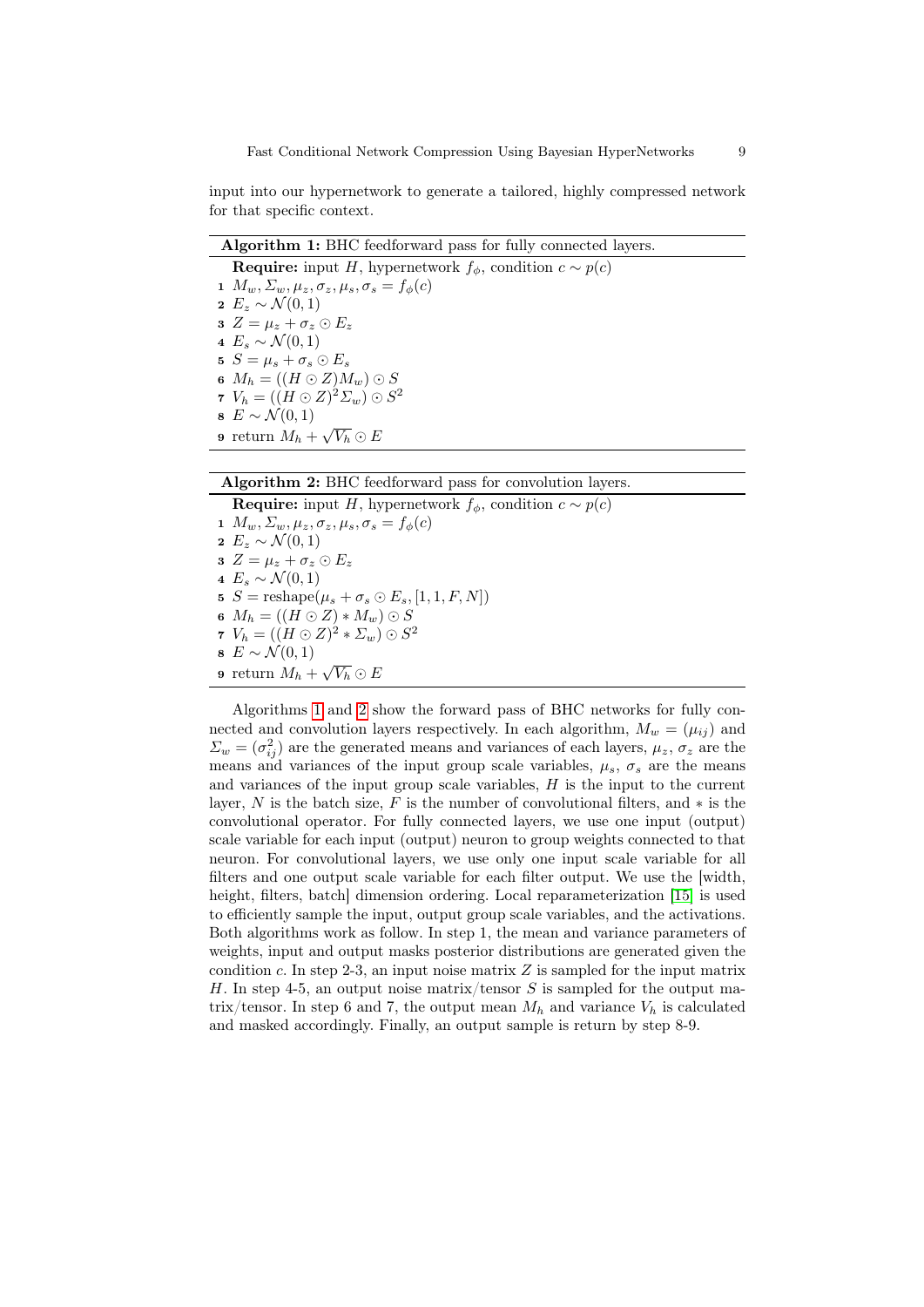### 5 Experiments

#### 5.1 Settings

We design the experiments with varying conditions and test whether our Bayesian Hypernetwork Compression (BHC) method can compress and speedup a target network tailored to each condition. We examine three classes of conditions: conditions on the input domain, conditions on the output classes, and conditions on the network capacity.

Network architectures: We investigate our method on the well-known neural network architectures of LeNet-300-100 and LeNet-5-Caffe on MNIST dataset, similarly with [\[21\]](#page-15-1), and VGG on CIFAR 10, similarly with [\[19\]](#page-15-0). The input (output) groups of weight parameters are designed by coupling the scale variable for each input (pre-activation output) neuron for fully connected layers. For convolutional layers, we use a single scale variable for the input and coupling the scale variable for each filter. We simply use the same threshold for all layers for pruning and vary this threshold to determine the desired compression rate for each context<sup>[2](#page-9-0)</sup>. We simply ignore the reconstruction loss of the condition,  $\log p(c \mid z)$ , in the optimization objective, Eq. [2,](#page-5-1) and consider the conditions in the train and test phases come from similar distributions to simplify the optimization problem. We leave this investigation for future work<sup>[3](#page-9-1)</sup>.

Data preparation: In each experiment, we divide the dataset  $\mathcal{D}_{\text{train}}$  test set  $\mathcal{D}_{\text{test}}$  into tasks (contexts), add in a condition in each task, and finally create conditional datasets  $\mathcal{D}_{\text{train}} = \{(X_t, Y_t), c_t\}_{t=1}^T$  and  $\mathcal{D}_{\text{test}} = \{(X_t, Y_t), c_t\}_{t=1}^T$ . Our proposed networks are initialized with the given target network weights, then trained in minibatchs where each batch is a different task drawn randomly from  $\mathcal{D}_{\text{train}}$ . In the test phase, the hyper-network will generate the posterior mean over weights and masks given the condition. A threshold can then be varied and chosen to set the binary mask for weights such that a final compression rate is achieved for the final deterministic weights.

Baselines: We use the following baselines: sparse variational dropout (SparseVD) [\[21\]](#page-15-1), Bayesian compression with group normal-Jeffreys (BC-GNJ) and with group horseshoe (BC-GHS) [\[20\]](#page-15-2). We also tested the input-output group sparsity method separately on the Lenet-300-100 architecture (denoted BC-IO-GNJ) and demonstrated that it has better compression rate than its BC-GNJ counter part<sup>[4](#page-9-2)</sup>. We will use the proposed input-output group sparsity method for our BHC networks.

<span id="page-9-0"></span> $^{\rm 2}$  Better thresholds can be chosen by visually inspection on the log dropout rates.

<span id="page-9-1"></span><sup>&</sup>lt;sup>3</sup> This involves adding a generative network for the condition posterior given all layermasks then maximizing its log-likelihood.

<span id="page-9-2"></span> $^4$  We also tested BC-IO-GNJ on Lenet-5-Caffe and got better performance.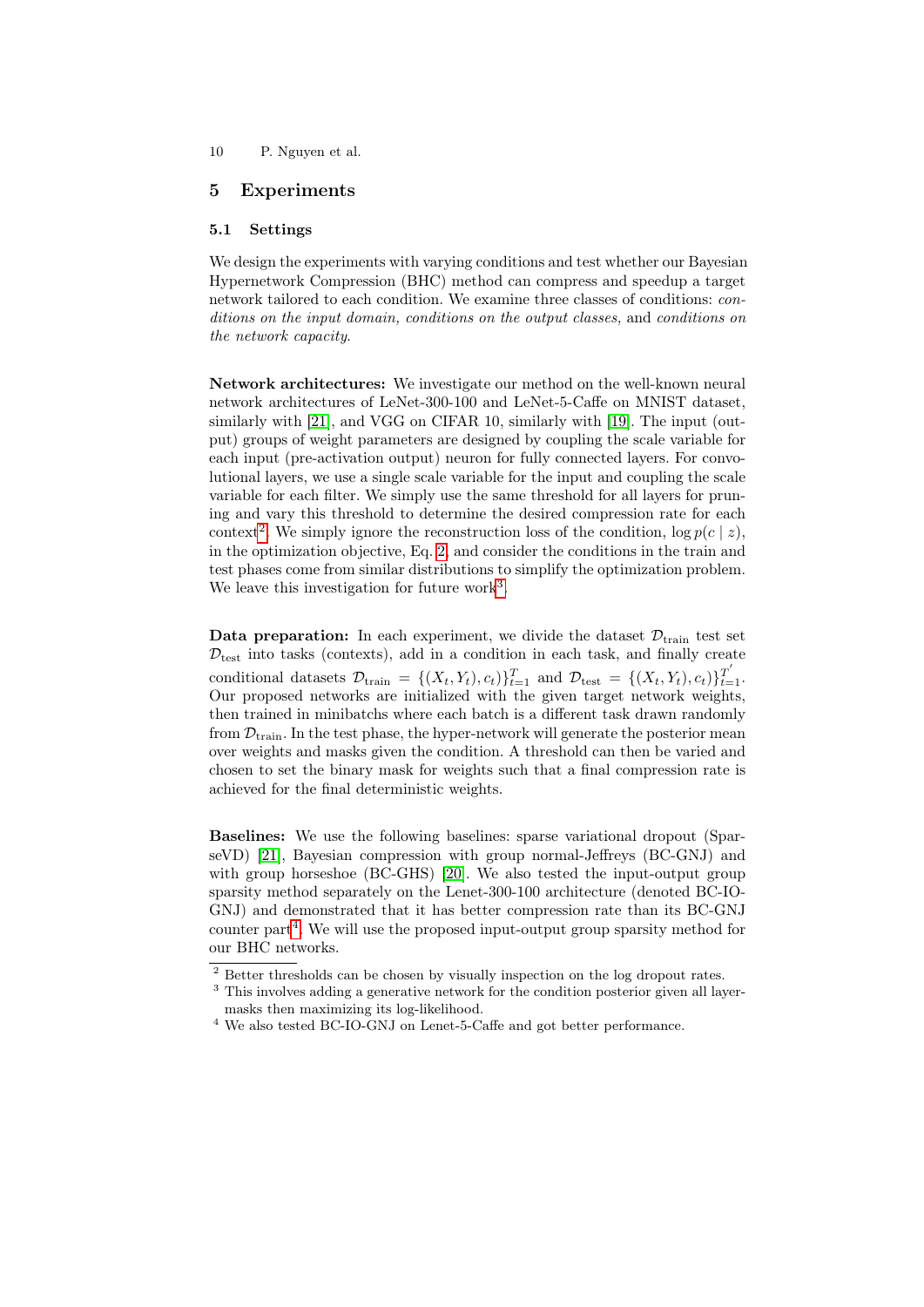#### 5.2 Implementation

Our method was implemented in the Flux framework [\[13\]](#page-15-14). We used Adam optimizer with default parameters and train our models for 300 epochs, and found it converges better when clipping the variances of the first layers of the networks as in [\[19\]](#page-15-0). Hence the first layer variance of LeNet-300-100 was clipped to  $0.2^2$ , the first layer variance of LeNet-5-Caffe to  $0.5^2$ , and the 64 and 128 feature maps layer in VGG to  $0.1^2$  and the 256 feature maps layers to  $0.2^2$ .

For subclass conditioning we use a 2-layer MLP embedding network, each with hidden size 100 to embed the subclasses condition vector. For *input domain* conditioning we use a 2 layers convolutional neural network each with 20 filters, kernel width 3, and zero padding to embed the input domain condition vector.

The hypernetwork is a set of linear layers to map the embedding vectors into the posterior weights parameters: the posterior means, log variances, the input and output group scales. We initialize these hypernetwork weights using Kaiming uniform function [\[11\]](#page-14-10) with gain 0.5. We initialize the hypernetworks such that it generates the pretrained weight  $W_0$  with noise initially as follows. We set the bias of the mean-generating hypernetwork to  $W_0$ , the bias of log-variance-generating hypernetwork to a small number drawn from  $\mathcal{N}(-9, 1e-4)$ . For the scales, we set the bias of the scale-mean-generating hypernetwork to  $\mathcal{N}(1, 1e-8)$ , and the bias of its log-variance-generating hypernetwork to a small number drawn from  $\mathcal{N}(-9, 1e-4).$ 

#### 5.3 Conditioning on output subclasses and input domain

For the condition on output subclasses, we take the vector of Bernoulli probabilities of the subclasses as condition, thus each dimension contains a probability representing the appearance of a class. We assume that the number of practical conditions is only a subset of all possible subsets, the power set  $2^C$  where C is the number of classes. In this experiments we limit our investigation to conditions that are the two consecutive random classes between 1 and  $C$ . In training phase,  $c_y$  is the Bernoulli vector of length  $C$  where each component represents the probability of appearance of that class. In test phase, the  $c_y$  is the binary vector representing the appearance of the classes.

For the condition on the input domain, we use minibatchs as tasks and use features from the minibatchs as condition. We take the sample mean of the input distribution as the condition  $c_x$ , i.e the arithmetic mean of the input tensor along the batch dimension. In practice, this can be the sample mean of the distribution of a representative dataset for the testing condition.

Results on compression rates We present the weight compression rates of our methods to the baseline methods in Table [1.](#page-11-0) We use (i) compression by pruning input and output neurons and (ii) compression by reducing bit precision in addition to pruning the input and output neurons. These scenarios are practical since pruned weights can be used to create slimmer network, where as reduced precision weights can be exploited in future hardware [\[25\]](#page-15-15). We can observe that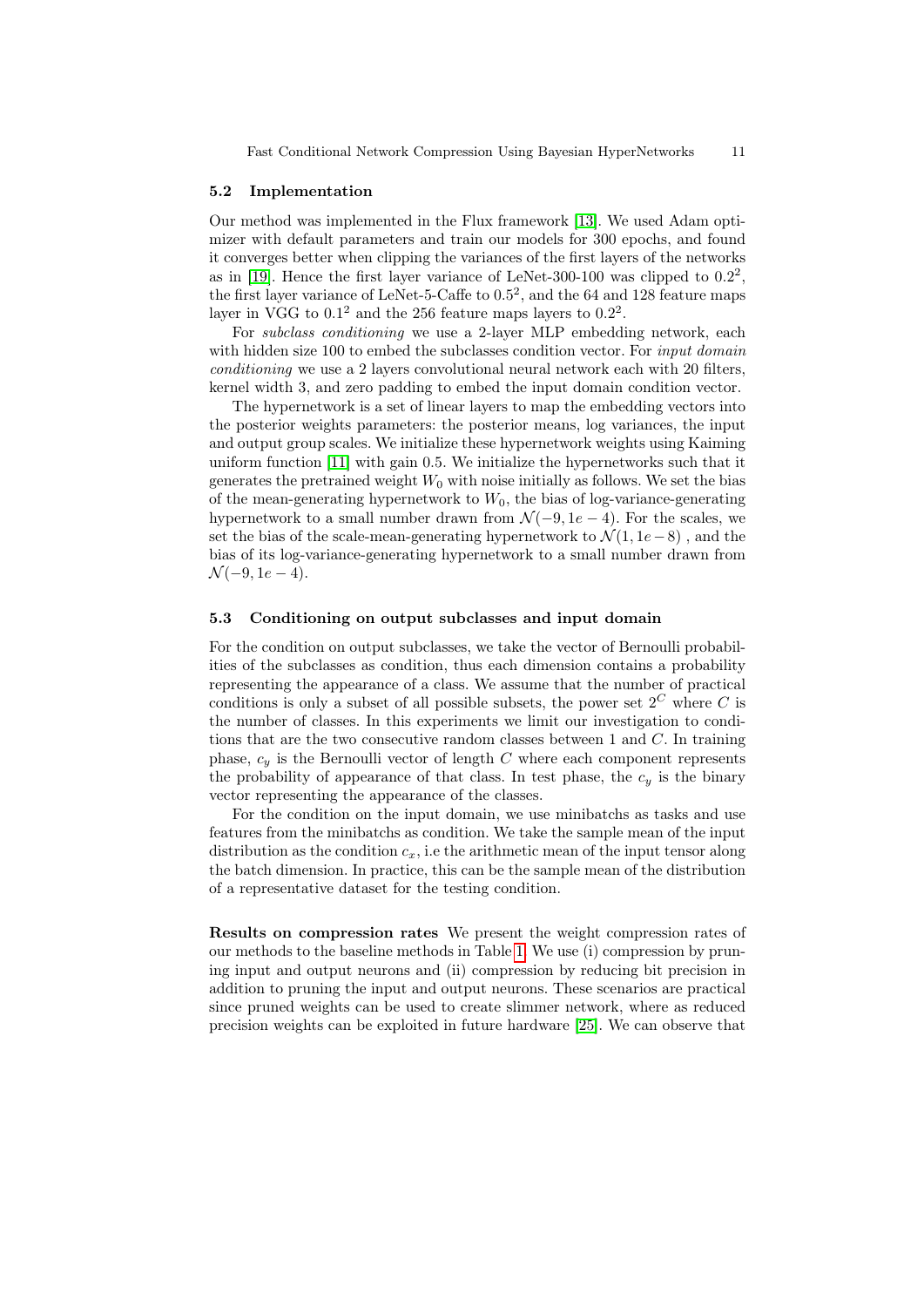our method can achieve higher compression rates at lower error rates than the baselines. When condition on the subclasses, the compression rates is highest. When exploiting the weight variance to reduce bit precision in combination with pruning, a much higher compression rate is achieved,  $216\times$  for the LeNet-300-100 architecture,  $1004\times$  for the LeNet-5-Caffe architecture, and  $73\times$  for VGG architecture in this conditional setting.

<span id="page-11-0"></span>Table 1. Compression results of Bayesian-hypernet compression (BHC) compared to sparse variational dropout (SparseVD), group normal-Jeffreys (BC-GNJ) and group horseshoe (BC-GHS). Results marked with  $*$  are from [\[19\]](#page-15-0). BHC method conditionally compresses the target network based on the domain input condition  $c_x$  or the subclass condition  $c_y$  in each context. We report the mean compression rate across tasks and the overall error on the testset.

| Model           | Method       |          | Pruning (Error<br>Pruning and bit. |
|-----------------|--------------|----------|------------------------------------|
| Original error  |              | %        | reduction (Error                   |
|                 |              |          | %                                  |
| $LeNet-300-100$ | $SparseVD^*$ | 21(1.8)  | 84 (1.8)                           |
| 1.6             | $BC-GNJ*$    | 9(1.8)   | 36(1.8)                            |
|                 | $BC-GHS^*$   | 9(1.8)   | 23(1.9)                            |
|                 | BC-IO-GNJ    | 12(1.8)  | 40(1.9)                            |
|                 | $BHC-c_r$    | 26(1.9)  | 169(1.9)                           |
|                 | $BHC-c_u$    | 54(1.8)  | 216(1.9)                           |
| $LeNet-5-Caffe$ | $SparseVD^*$ | 63(1.0)  | 228(1.0)                           |
| 0.9             | $BC-GNJ*$    | 108(1.0) | 361 $(1.0)$                        |
|                 | $BC-GHS^*$   | 156(1.0) | 419 $(1.0)$                        |
|                 | $BHC-c_r$    | 187(0.2) | 608(0.4)                           |
|                 | $BHC-c_y$    | 286(0.4) | 1004(0.5)                          |
| VGG             | $BC-GNJ*$    | 14(8.6)  | 56(8.8)                            |
| 8.4             | $BC-GHS^*$   | 18(9.0)  | 59(9.0)                            |
|                 | $BHC-c_x$    | 20(7.0)  | 66 (7.4)                           |
|                 | $BHC-cy$     | 22(2.0)  | 73(2.8)                            |

Compressed models We present the neuron group sparsity enforcing capabilities of our methods compared to baselines in Table. [2.](#page-13-0) We show the pruned architecture and bit-precision per layer. We observe that our methods can generate very sparse input and output neurons of the target architecture. Especially, the input layer and the first hidden layers have significantly sparser connection and only need as low as 5 bit precision compared to the baselines. For Lenet-5-Caffe and VGG architecture, the first and last layers require a much smaller number of neurons. For Lenet-5-Caffe architecture, as low as 10 bit precision can be achieved. For VGG, the number of convolutional filters is also reduced significantly compared to sparse variational dropout, group normal-Jeffreys, and group horseshoe.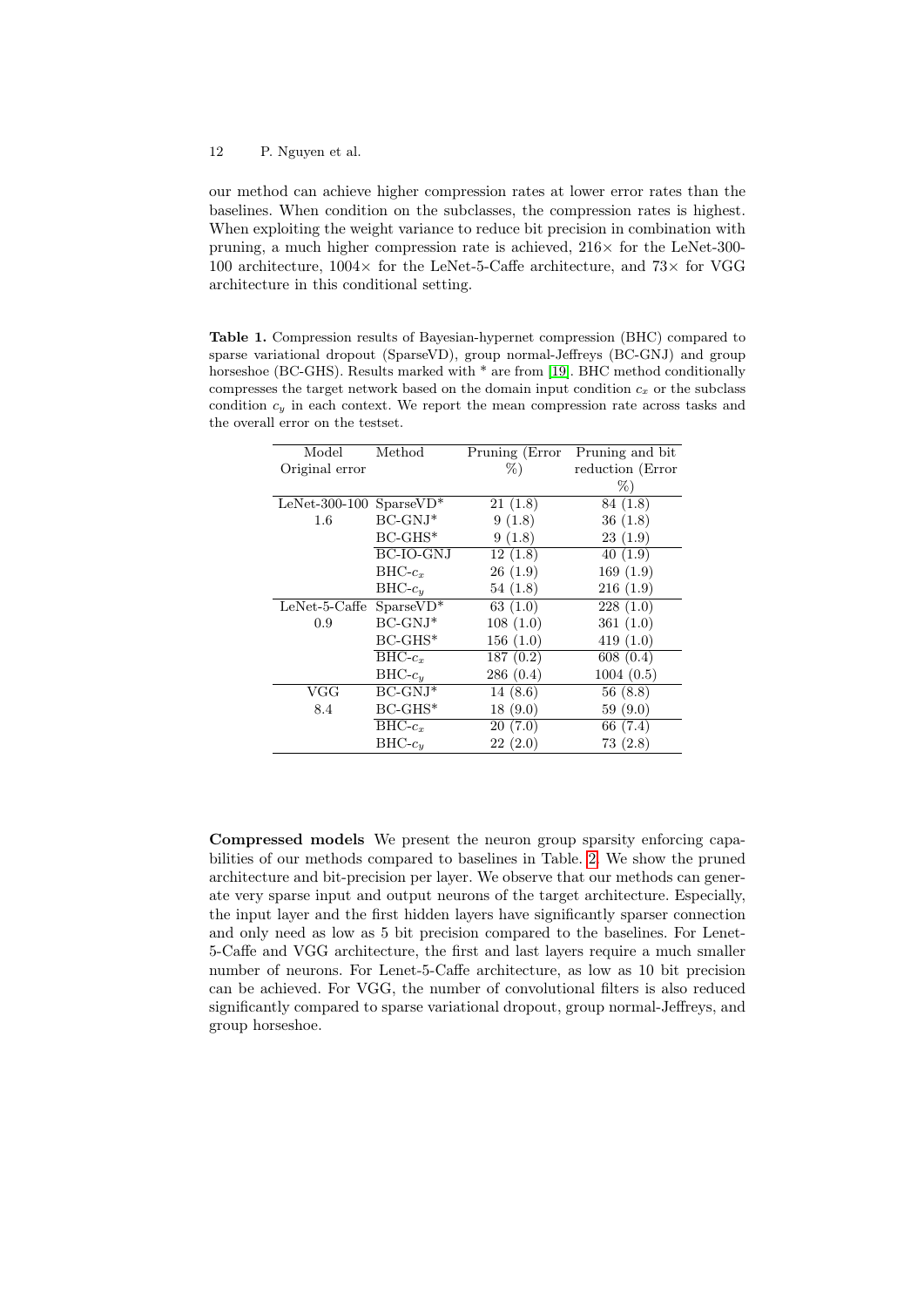#### 5.4 Conditioning on the model compression rate

In this section, we investigate the Bayesian-hypernet compression method given different sparsity constraints. We compare BHC to Bayesian compression methods using normal-Jeffreys and horseshoe priors. We implement BHC using two broad levels of compression as condition: (1) high accuracy compression and (2) high compression rate with moderate accuracy drop. Finer compression rates can be chosen by varying the threshold in each level. Therefore, we use a binary condition input to the hypernetwork,  $c_w = 0$  for high accuracy compression and  $c_w = 1$  for high compression rate. In this case, the condition is discrete and BHC becomes a finite mixture model:

$$
p(W) = \int p(W|c)p(c)dc = p(W|c)p(c = 0) + p(W|c)p(c = 1)
$$

with mixing probabilities  $p(c = 0) = p(c = 1) = \frac{1}{2}$ . First, the user need to inputs  $c_w \in \{0,1\}$  into BHC hypernetwork and get as output the posterior mean of weights  $M_w = (\mu_{ij})$  and a dropout-rate vector  $\log \alpha$ . Then the user varies a threshold  $\tau$  to create an input mask  $m_z = I(\log \alpha < \tau)$  and output mask  $m_s = I(\log \beta < \tau)$  for z and s and calculates the deterministic weight as  $\hat{W} = \text{diag}(m_z) \odot M_w \odot \text{diag}(m_s)$ , as in Eq. [4.](#page-7-0) By checking the compression rate and the accuracy of  $\tilde{W}$  on a validation set if it is available, the user can decide a final threshold  $\tau$  to use.

We train BHC for  $c_w = 0$  condition using a lower KL weighting,  $\lambda_{KL} = 0.1$ in the training objective (Eq. [3\)](#page-7-1), and we use a higher KL weighting,  $\lambda_{KL} = 1$ for  $c_w = 1$  condition. To speed up convergence, we choose a simple training strategy with this binary condition as follows<sup>[5](#page-12-0)</sup>. We train the BHC hypernetwork with  $c_w = 0$  condition for 100 epochs with  $\lambda_{KL} = 0.1$  and freeze this generated weights in the the hypernetwork bias output, by setting the trainable flag of the bias to false. Next, we train the BHC hypernetwork with  $c_w = 1$  condition for another 200 epochs with  $\lambda_{KL} = 1$ .

Results Fig. [2](#page-13-1) compares our Bayesian-hypernet compression (BHC) with Bayesian compression with normal Jeffreys and horseshoe priors by varying the threshold to output deterministic weights. As can be observed, our methods can generate models with high accuracy at low compression rate and with only moderate accuracy drop at high compression rate.

### 6 Conclusion

We introduced a new problem concerning contextual compression of deep neural networks. Given a large uncompressed pre-trained network, we compress it onthe-fly to satisfy resource constraints at run time, e.g., compression rate, memory, input size or class subset. Our work provides the first principled Bayesian

<span id="page-12-0"></span><sup>&</sup>lt;sup>5</sup> In general, the condition can be sampled randomly from Bernoulli $(\frac{1}{2})$  during training.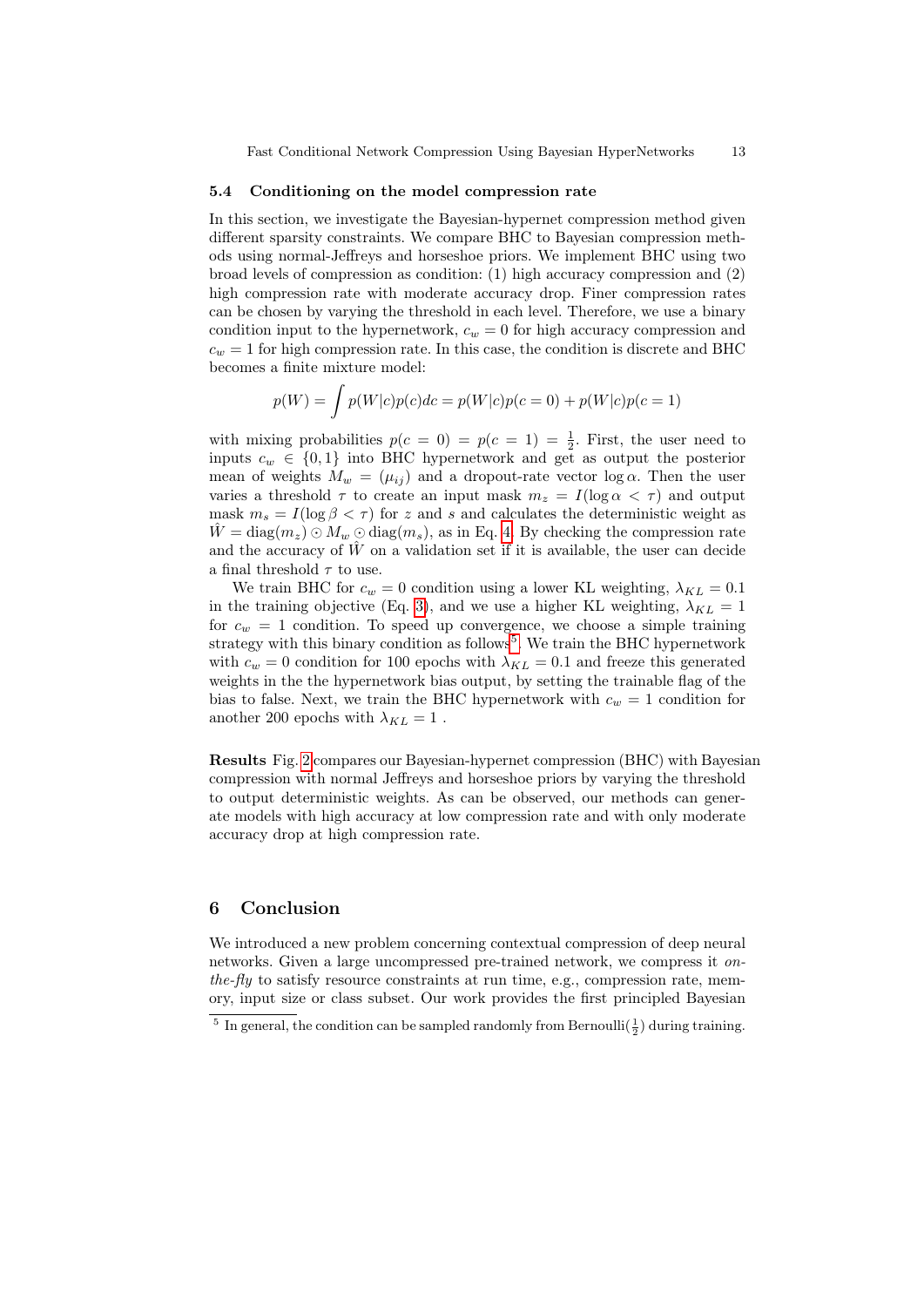<span id="page-13-0"></span>Table 2. Pruned architectures and bit precision of Bayesian-hypernet compression (BHC) compared to sparse variational dropout (SparseVD) [\[21\]](#page-15-1), group normal-Jeffreys and group horseshoe [\[20\]](#page-15-2). Results marked with \* are from [\[19\]](#page-15-0).

| Network & size                                                   | Method      | Pruned architecture         | Bit-precision                      |
|------------------------------------------------------------------|-------------|-----------------------------|------------------------------------|
| Lenet-300-100                                                    | $SparseVD*$ | 512-114-72                  | $8 - 11 - 14$                      |
| 784-300-100                                                      | $BC-GNJ*$   | 278-98-13                   | $8 - 9 - 14$                       |
|                                                                  | $BC-GHS^*$  | 311-86-14                   | $13 - 11 - 10$                     |
|                                                                  | $BC-IO-$    | 255-90-15                   | $7 - 9 - 15$                       |
|                                                                  | <b>GNJ</b>  |                             |                                    |
|                                                                  | $BHC-c_x$   | 183-50-18                   | $5 - 8 - 20$                       |
|                                                                  | $BHC-cy$    | 141-30-18                   | $6 - 11 - 20$                      |
| $L$ enet-5- $C$ affe                                             | $SparseVD*$ | 14-19-242-131               | 13-10-8-12                         |
| 20-50-800-500                                                    | $BC-GNJ*$   | 8-13-88-13                  | $18 - 10 - 7 - 9$                  |
|                                                                  | $BC-GHS^*$  | $5 - 10 - 76 - 16$          | $10-10-14-13$                      |
|                                                                  | $BHC-cr$    | $4 - 4 - 64 - 2$            | 12-10-11-11                        |
|                                                                  | $BHC-c_u$   | $4 - 4 - 64 - 3$            | $12 - 9 - 11 - 9$                  |
| $\rm VGG$                                                        | $BC-GNJ*$   | 63-64-128-128-245-155-63-   | $10-10-10-10-8-8-8-$               |
|                                                                  |             | $-26-24-20-14-12-11-11-15$  | $-5 - 5 - 5 - 5 - 6 - 7 - 11$      |
| $(2\times64)$ - $(2\times128)$ -<br>$-(3\times256)-(8\times512)$ | $BC-GHS^*$  | 51-62-125-128-228-129-38-   | $11 - 12 - 9 - 14 - 10 - 8 - 5$    |
|                                                                  |             | $-13-9-6-5-6-6-6-20$        | $-5 - 6 - 6 - 8 - 11 - 17 - 10$    |
|                                                                  | $BHC-c_x$   | 52-63-126-128-161-71-       | $12 - 7 - 5 - 7 - 6 - 8 - 9 - 8 -$ |
|                                                                  |             | $-22-19-11-10-6-7-8-8-9-13$ | $-11-12-12-12-14-14-26-20$         |
|                                                                  | $BHC-c_u$   | 42-63-125-123-110-44-15-    | 12-11-8-13-6-9-10-                 |
|                                                                  |             | $-12-8-6-5-5-6-6-8$         | $-8-9-9-9-10-14-18-27-24$          |



<span id="page-13-1"></span>Fig. 2. Conditions on compression rate.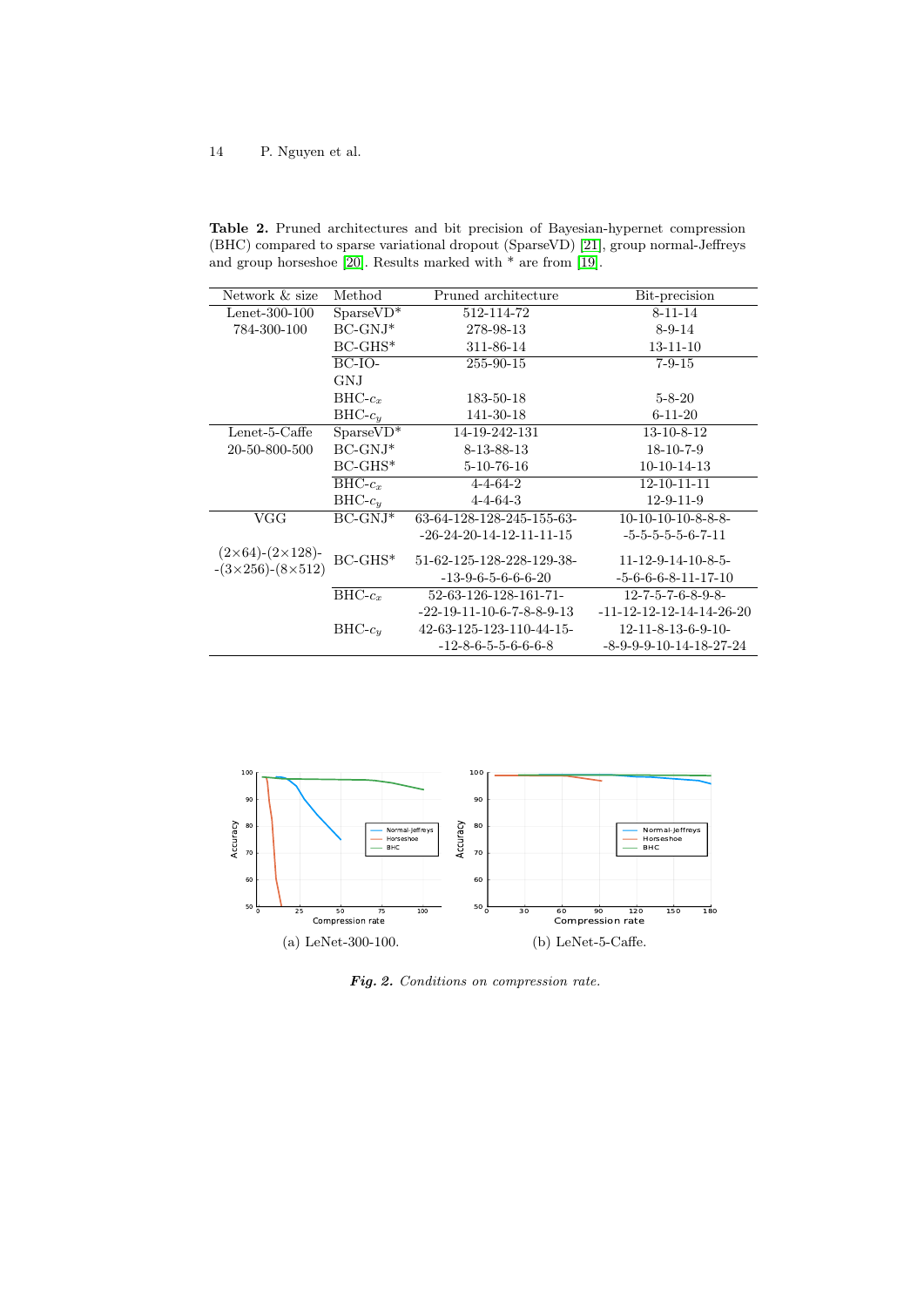hypernetwork compression framework towards contextual compression for edge devices. Testing on several popular architectures on MNIST and CIFAR 10, we demonstrated that our methods can quickly generate compressed networks with significantly smaller memory footprints and computation than competing methods. Future challenges would be scaling up the Bayesian hypernetwork compression method to recent large architectures with hundred of millions of parameters and applying the method in real world contextual compression tasks and other data domains such as texts and sounds.

### Acknowledgments

This research was a collaboration between the Commonwealth Australia (represented by Department of Defence) and Deakin University, through a Defence Science Partnerships agreement.

### References

- <span id="page-14-1"></span>1. Devansh Arpit, Stanisław Jastrzębski, Nicolas Ballas, David Krueger, Emmanuel Bengio, Maxinder S Kanwal, Tegan Maharaj, Asja Fischer, Aaron Courville, Yoshua Bengio, et al. A closer look at memorization in deep networks. In  $In$ ternational Conference on Machine Learning, pages 233–242. PMLR, 2017.
- <span id="page-14-4"></span>2. Babak Ehteshami Bejnordi, Tijmen Blankevoort, and Max Welling. Batch-shaping for learning conditional channel gated networks. In International Conference on Learning Representations, 2019.
- <span id="page-14-3"></span>3. Yoshua Bengio, Nicholas Léonard, and Aaron Courville. Estimating or propagating gradients through stochastic neurons for conditional computation.  $arXiv$  preprint arXiv:1308.3432, 2013.
- <span id="page-14-7"></span>4. David M Blei, Alp Kucukelbir, and Jon D McAuliffe. Variational inference: A review for statisticians. Journal of the American statistical Association, 112(518):859–877, 2017.
- <span id="page-14-5"></span>5. Zhourong Chen, Yang Li, Samy Bengio, and Si Si. You look twice: Gaternet for dynamic filter selection in cnns. In Proceedings of the IEEE/CVF Conference on Computer Vision and Pattern Recognition, pages 9172–9180, 2019.
- <span id="page-14-0"></span>6. Cong Fang, Hanze Dong, and Tong Zhang. Mathematical models of overparameterized neural networks. Proceedings of the IEEE, 2021.
- <span id="page-14-6"></span>7. Xitong Gao, Yiren Zhao, Łukasz Dudziak, Robert Mullins, and Cheng-zhong Xu. Dynamic channel pruning: Feature boosting and suppression. In International Conference on Learning Representations, 2018.
- <span id="page-14-8"></span>8. Soumya Ghosh, Jiayu Yao, and Finale Doshi-Velez. Structured variational learning of bayesian neural networks with horseshoe priors. In International Conference on Machine Learning, pages 1744–1753. PMLR, 2018.
- <span id="page-14-9"></span>9. David Ha, Andrew Dai, and Quoc V Le. Hypernetworks. ICLR, 2017.
- <span id="page-14-2"></span>10. Song Han, Huizi Mao, and William J Dally. Deep compression: Compressing deep neural networks with pruning, trained quantization and huffman coding. ICLR, 2016.
- <span id="page-14-10"></span>11. Kaiming He, Xiangyu Zhang, Shaoqing Ren, and Jian Sun. Delving deep into rectifiers: Surpassing human-level performance on imagenet classification. In Proceedings of the IEEE international conference on computer vision, pages 1026–1034, 2015.